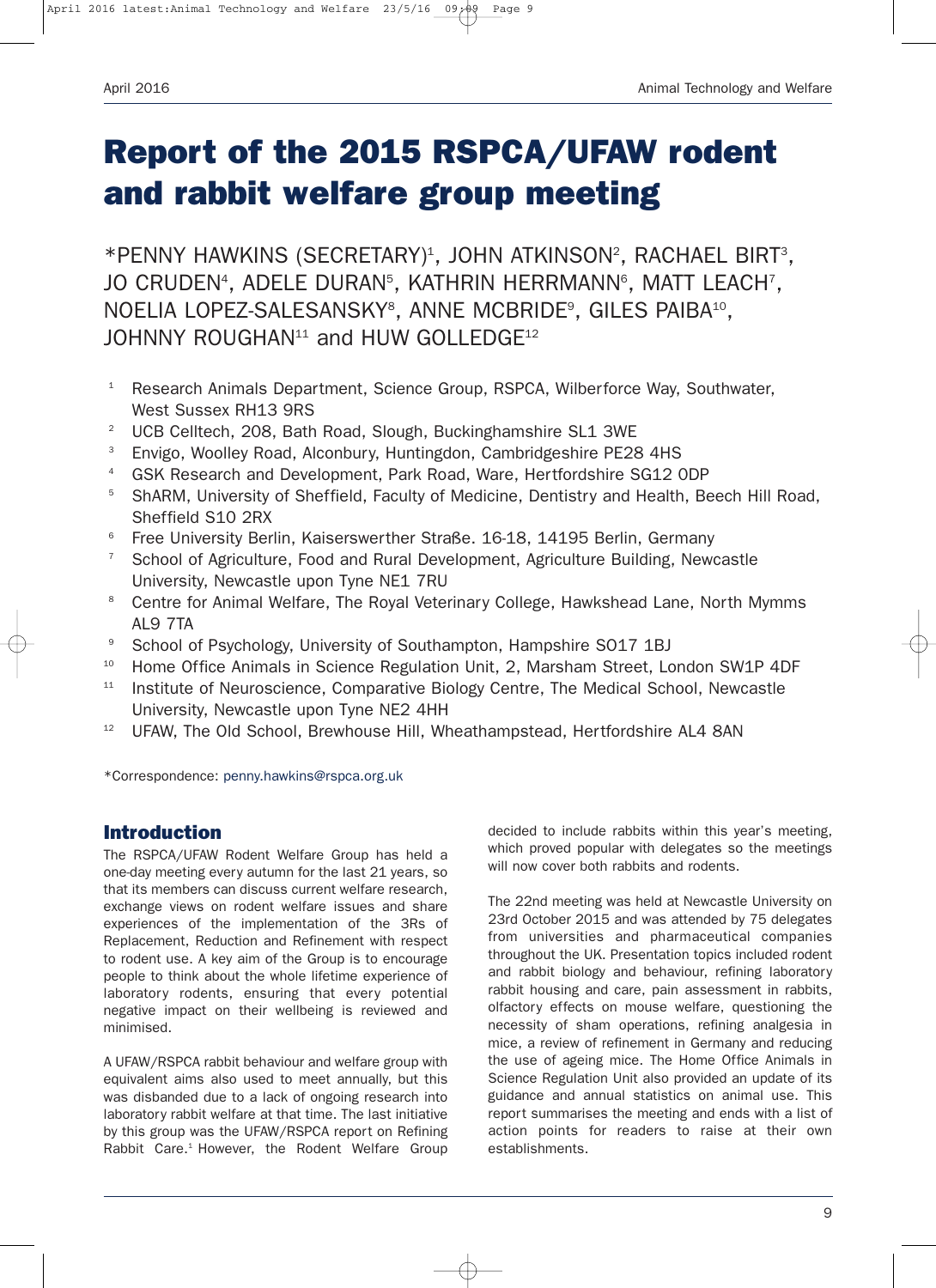# **Rabbits and rodents: an introduction to the 'what' and the 'why'**

*Anne McBride, University of Southampton*

The 'what' of this section is a very brief introduction to Small Prey Mammals (SPM) used in research, the rabbit and the rodents. The 'why' aims to increase our understanding of rodent and rabbit cognition (how they mentally process information acquired through the senses) and emotional states, thereby engendering a *critically* anthropomorphic attitude to them. This in turn can help improve both SPM welfare and the science that currently depends upon them.

Rodents and rabbits have been domesticated primarily in order to use their bodies for fur, meat and in laboratory experiments. Unlike more traditional 'companion' animals such as the domestic dog, these SPMs have not been strongly selected for their behaviour, other than tameness. There has been little fundamental change to their physiology or behaviour, as demonstrated by a viewing of the 'Ratlife' video (**ratlife.org**). In fact, it would be better to consider both rabbits and rodents as captive wild species when defining their housing, husbandry and care.

The rabbits and most of the rodents used in the laboratory originate from arid or semi-arid environments, areas with large temperature fluctuations including hot days and cold nights. They do not tolerate very high or low temperatures, nor damp conditions. They maintain a stable body temperature through behaviour, being most active between dusk and dawn and during the night, avoiding the heat of day in their wild habitats. This also means that their eyes are designed for low light levels.

All of the SPMs living in the wild inhabit complex worlds, where they encounter many different challenges and have to make a lot of decisions. Different species have different cognitive skills and some, especially mice and rats, are very adaptive and flexible, occupying a wide range of environmental niches – including those created by humans. Broadly speaking, all species have three main rules for life: (i) get enough to eat, (ii) do not get eaten and (iii) reproduce successfully. This section just addresses (i) and (ii).

#### *Rule 1: get enough to eat*

Rodents and rabbits naturally spend some 70% of their active time foraging and eating, i.e. 5 hours or more every day. Rabbits, degus, chinchillas and guinea-pigs are 'fibrevores', selecting a variety of herbs and grasses to provide them with a balanced diet and taste variation. They need to move around within large home ranges to find their food which takes time to chew and

process. Other rodents, such as rats and mice, are omnivores. Their diet includes seeds, fruit, nuts, grasses and meat protein such as insects, grubs, birds' eggs and carcasses. This diet also requires time and movement to find and eat and also provides variety.

These diets and behaviours are very different from taking lab chow from a hopper, which is monotonous in comparison with natural foraging. However, food can be made more interesting for all rodents and rabbits by providing the diet in several locations to encourage foraging, e.g. scattering it amongst hay, litter or nesting material. Puzzle feeders are also a good idea, either commercial or homemade (e.g. search for 'bunny boredom busters' in YouTube), and it would be good to see some differently flavoured lab chows, providing a 'lab chow mix'.

Foraging and feeding in the wild can be energetically costly and risky, as you have to be out and about for much of your active time – meaning that you could end up being dinner, not the diner! This brings us to ...

#### *Rule 2: do not get eaten*

Wild rodents and rabbits are eaten by mammals, birds and snakes. They are attacked from the ground, the air and when underground in their burrows. As SPMs, they have highly acute senses of hearing and smell and a wide visual field, with their eyes located on the side of the head so that they can see behind and above them. When not foraging, they spend much of their time in hiding, for example in underground burrows, rock crevices and tunnels in tall grass (guinea-pigs). This does not equal inactivity, as life goes on below ground and homes need to be built and maintained. Burrows can be complex and surprisingly large; for example, a golden hamster burrows are naturally some 2 m long and 65 cm deep with several branching tunnels and chambers.

Another way to reduce the risk of predation is to live in groups. Most of the SPMs kept by humans are social, and group size in the wild is partly determined by species-specific behaviour and the availability of resources. A major advantage to group living is the presence of 'lookouts', meaning more time for eating, socialising, digging, playing, relaxing and grooming and a better quality of life. SPMs have emotional lives and experience pleasure (e.g. expressed by laughter in rats) as well as anxiety and fear. Social living involves learning from one another, caring (research has shown that mice and rats are capable of empathy) and, depending on the species, working together to find food, make and defend a home and protect young.

Effective communication is required for all of the above, but as SPMs live primarily in the dark and are heavily predated, their communication signals are very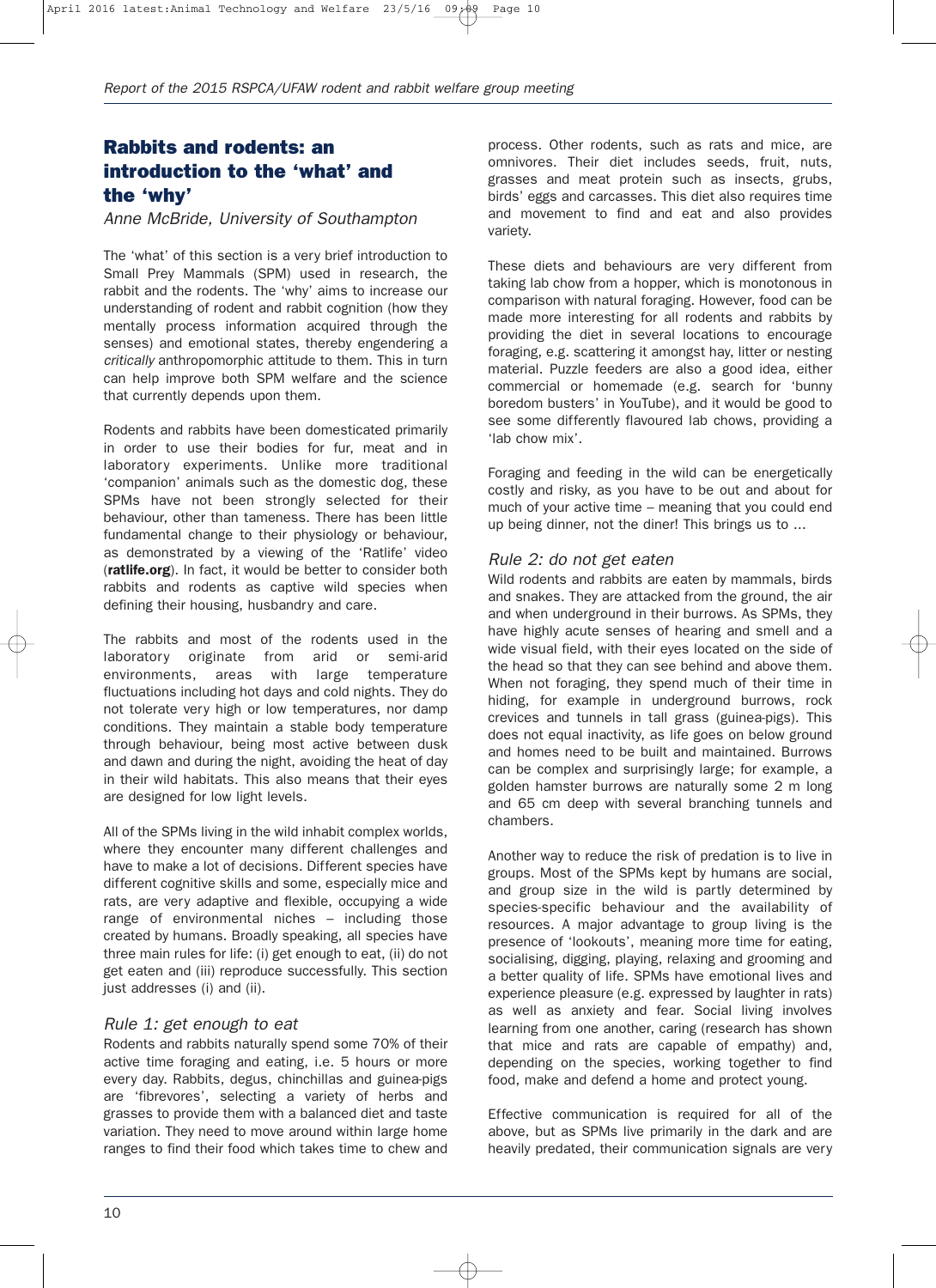subtle – and difficult or impossible for humans to detect or interpret. These include visual signals, auditory communication (much is ultrasonic, beyond our hearing range), touch and scent including pheromones. We humans need to work much harder at identifying, understanding and observing the (positive and negative) signals of each species, although some good research and initiatives are ongoing such as the Animal Welfare Indicators Network and Grimace Scales (see Leach and Roughan, this report).

What are the implications of Rules 1 and 2 above for life in captivity, welfare and the science? Behaviour and welfare will both be affected by poor physical health, inappropriate diet, environmental discomfort (e.g. uncomfortable temperature or surfaces) and constant isolation or constant unavoidable exposure to other animals in one's cage group or in other cages. All these factors are stressful and lead to anxiety, frustration and/or depression, which will negatively affect data across a range of disciplines; for example, think about the impact of stress on both the immune system and ability to learn.

How can we make this better? *Critical anthropomorphism* is the key – considering the sensory and cognitive capabilities of the animal, and striving to empathise with individuals, while recognising that they are not human. Here are just two examples:

Safe homes: SPMs must perceive their homes to be safe, so they will benefit from being kept in a quiet area and given a warning if there is about to be an 'earthquake', i.e. if their cage is going to be moved. Gently tapping the cage twice before removing it from the rack will become a classically associated cue very quickly and reduce stress. Refuges or nest boxes and shelves are very important for prey animals. They act both as bolt-holes and look out posts and there should be more than one available for group housed animals.

Empathetic handling: being lifted and restrained can be frightening and for prey animals the way in which they are held can be an innate fear stimulus. For example, the back and neck are kill bite areas, so being scruffed could be highly stressful. A recent study has shown that rats struggle, defaecate and vocalise less when a modified form of restraint is used that provides good support of the body while avoiding scruffing the neck area.2 This is hardly surprising when you consider it from the rat's point of view. Giving rabbits a verbal cue (e.g. by saying "up") will perform the same 'warning' function and reduce handling stress.

So, for each species we should know and respect their physical needs, species-specific behaviour (including both activities and communications), sentience, cognition and emotions. For each individual animal, we would ideally be able to know their own history and personality (both of which may affect data), including preferred diet, enrichment items and cage/penmates, and normal wider environment i.e. their cage location, e.g. top or bottom of a rack. Historically, this was not the approach but the above concepts are now more widely recognised (although the high level of familiarity with individuals still may not be achievable if there is a large animal:carer ratio). Research has provided evidence that has widened the circle of species accepted as sentient, or able to experience a range of pleasant and unpleasant emotions and feel pain $3,4$  and to recognise emotional states in other animals;<sup>5</sup> these include the rodents and rabbits.

A critically anthropomorphic view of the individual animal is therefore not only scientifically valid but also an imperative in the laboratory. Critical anthropomorphism recognises the animal's sentience/ emotions *and* empathically relates to the animal within the context of its 'animalness'.<sup>6,7</sup> Such an approach to management, handling and use can improve animal welfare. It will also improve the robustness of data, by enabling control for and consideration of the effects of individuality when choosing subjects, designing methodology and in data interpretation, especially that of outliers – which may itself led to further interesting research questions. To conclude, being SIA (Sentient Individual Aware) will improve animal welfare, make your job more rewarding and improve science – thereby improving the welfare of future human and animal generations.

## **Refining rabbit breeding in a Specific Pathogen Free (SPF) barrier**

*Rachael Birt, Envigo*

Working within a Specific Pathogen Free (SPF) barrier provides certain challenges with respect to being able to provide good quality housing, including environmental enrichment, while maintaining an adequate level of biosecurity. We are working to find ways of overcoming these challenges and implementing new husbandry refinements for the rabbits in our care.

It is essential to keep SPF animals free from specific diseases, which means protecting them from contamination from the outside world. The SPF rabbit unit is therefore a closed colony with regular health screening to check and maintain the animals' SPF status. Any contamination entering the barrier unit would end the barrier and result in all the animals inside having to be humanely killed, which would be a waste of their lives and distressing for staff. Comprehensive biosecurity measures are in place, including requirements for staff to sign a declaration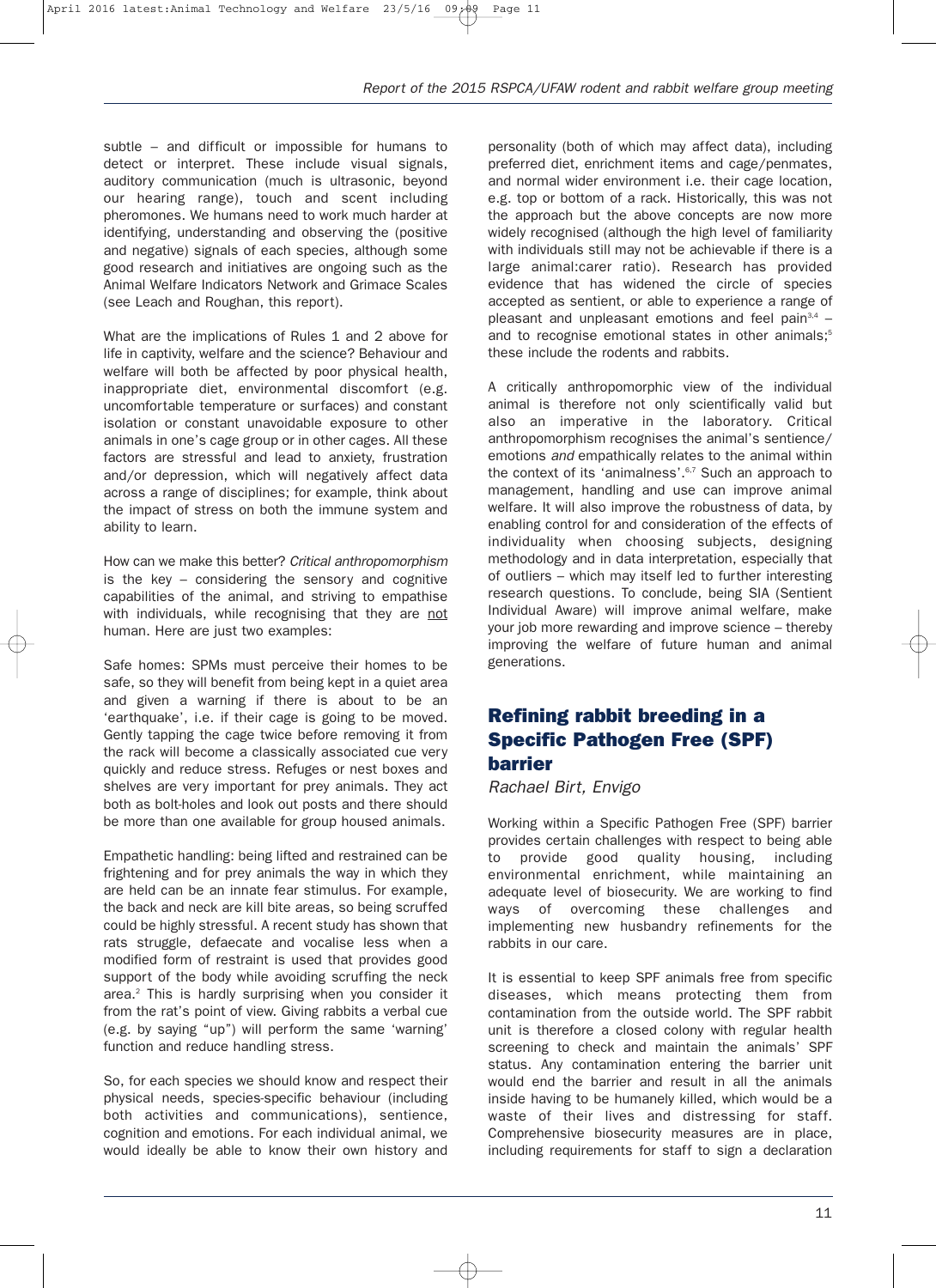that they have no rodents as pets and to shower in to a clean area where they stay all day. Equipment is sterilised using fume chambers, dunk tanks and autoclaves. We ensure that all staff understand the precautions and the reasons for them.

The stringent requirements for biosecurity can pose problems when selecting environmental enrichment, as not all items can survive the sterilisation processes. However, we are in the process of implementing a new enrichment plan (Figure 1) including hay briquettes, which have been successfully trialled at another site. We are also replacing our caging so that more compatible animals can be group housed.



Figure 1. Enrichment for breeding rabbits in an SPF barrier.

An important ethical requirement for us is to optimise breeding rates, matching supply with demand to minimise wastage. The saying "mate like bunnies" can certainly be said for our own colony, as the girls and boys are always willing to participate (!), but we also mate rabbits to accommodate specific requirements of our clients which can be more difficult. Recognising this, we have recently conducted a review of our mating procedures for the time-mated work we carry out for our customers, which will help us to further ensure that supply and demand are well matched.

Over the years we have made many changes to benefit the welfare of both our animals and our staff. These include not only refinements to housing and care but also better cleaning equipment and regimes and better documentation for breeding records and tracing animals. We believe that better staff welfare and good management systems, will lead to knock-on benefits for the animals in our care.

## **Housing preferences of laboratory rabbits**

*Jo Cruden, GlaxoSmithKline, Jonathan Cooper, University of Lincoln, Oliver Burman, University of Lincoln and Greg Whelan, GlaxoSmithKline*

At GlaxoSmithKline (GSK) we believe we have a moral responsibility to ensure good welfare and treatment of the animals in our care. This includes refining housing, husbandry and care and also evaluating any changes we are thinking of making to see whether and how much, animals will benefit from them. We have an ongoing programme to review rabbit housing, involving collaborations with external animal behaviour scientists to ensure that our evaluation studies are correctly conducted and interpreted. This section provides an overview of two projects, looking at floor pens and cage flooring respectively.

#### *Floor pens*

This study has been published previously in *Animal* Technology and Welfare April 2015.<sup>8</sup> Male Chinchilla rabbits were routinely housed individually in cages (70 x 85 cm) at GSK Stevenage, to prevent aggression, and animals were given with twice weekly access to floor pens measuring  $2.5 \text{ m}^2$  for supplementary exercise. The decision was made to permanently move all of our male Chinchilla rabbits to floor pens (308 x 160 cm, 4.9 m<sup>2</sup>) and the behaviour of four randomly selected individuals was monitored by video and analysed in order to compare the two housing systems and evaluate any effects on the welfare of the animals.

Analysis of activity, posture and position in the cage or pen every 15 minutes over a 24 hour period, taken from the video footage of the animals' behaviour indicated that rabbits were using the increased space in the floor pens. Important behaviours such as exploring, lying fully stretched and rearing all increased in the floor pen, while eating, grooming and sitting behaviours all decreased. The rabbits also spent more time interacting with the environmental enrichment in the floor pen and were more active during the dark phase, which is in keeping with rabbit behaviour in the wild. All of this suggests that the floor pens provided a number of benefits for rabbit behaviour and welfare, although the results of this particular study were not significant, possibly due to the small sample size.<sup>8</sup> Our rabbits are now routinely housed in floor pens at GSK wherever this is practical.

#### *Cage base preferences*

The rest of our rabbits are routinely housed in cages with perforated bases. This represents an improvement over 'old style' caging but a solid floor is generally regarded as the ideal, although there is little published work on the floor preferences of rabbits.<sup>9</sup>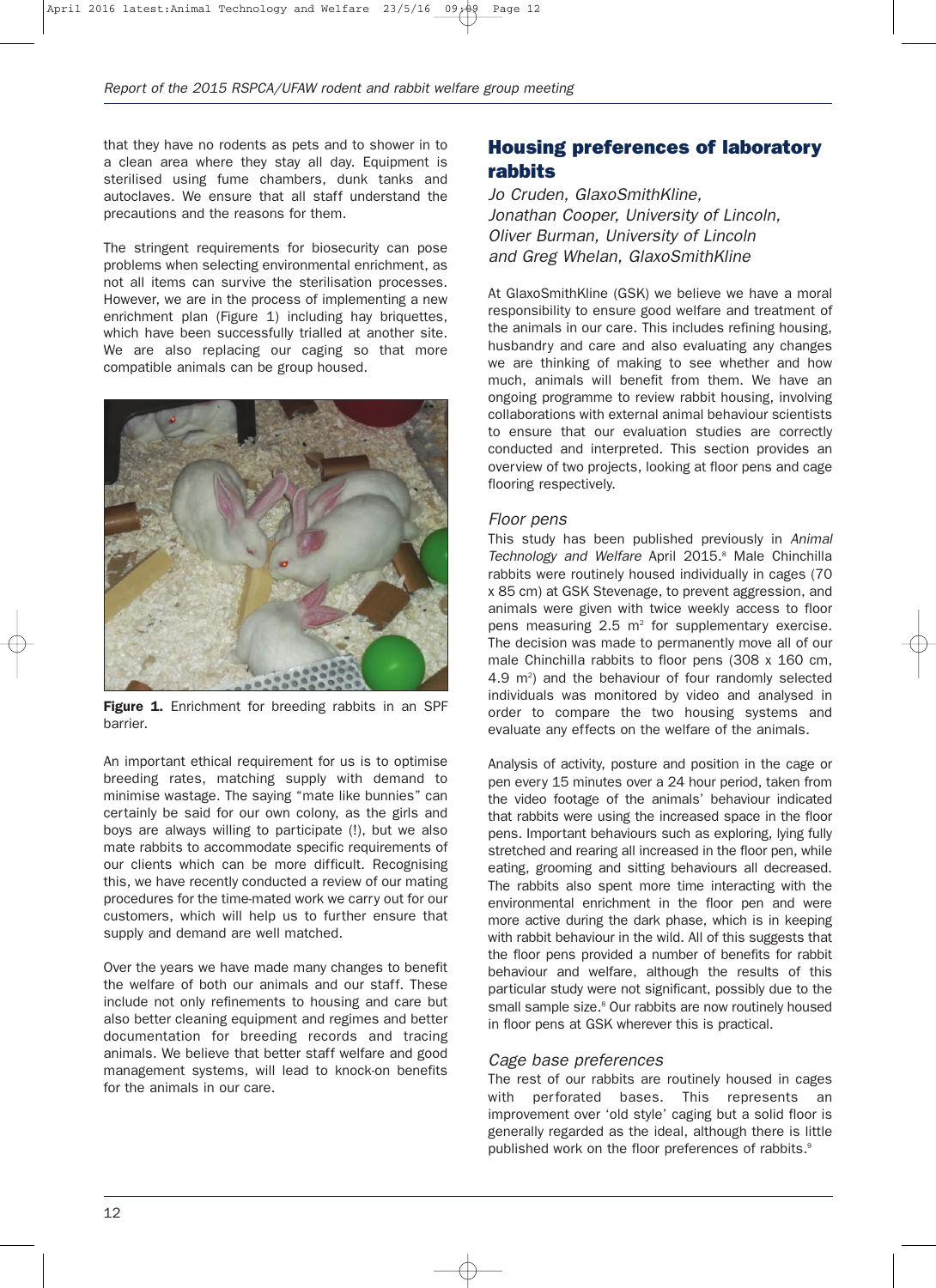In a second study we investigated preferences of New Zealand White (NZW) rabbits for solid floors with litter, which may be expected to be enriching for rabbits. Four NZW rabbits, two male and two female, were individually housed for the purpose of the study, with access to both a standard cage with a solid floor covered with 2cm of wood flakes (sawdust) and a cage with a perforated polycarbonate floor. The cages were connected by a tunnel (Figure 2). The time spent in each cage was recorded over 24 hours during both the light and dark phases (07:00 to 19:00 and 19:00 to 07:00 respectively).



**Figure 2**. A preference test for different flooring materials. Legend: The rabbit had a free choice between the two test conditions and an LED array was used to record movement between the cages.

Rabbits spent more time on the perforated base in both light (70% of scans) and dark periods (69%), although this was only significant during the light phase (Paired t-test,  $p = 0.015$ ). This result was unexpected, as it was assumed that rabbits would spend more time on the sawdust, because this should provide greater opportunity for environmental interaction. However, they may have found the texture underfoot aversive, or they may have avoided the sawdust because they used it as a latrine area. Furthermore, lower preference does not necessarily mean that they disliked the sawdust, as they may still value the limited time that they spent on the resource.10,11 Interestingly, the rabbits also moved enrichment items from the perforated bases to the sawdust areas, indicating that they were making choices about the way in which they used the different areas but their motivation was unknown.

This was only a small study and we would need to use a larger population of rabbits to obtain a more definitive answer. We have planned a study using 12 male NZWs, which will also evaluate the animals' motivation for different flooring types by making them 'work' to access wood shavings, hay, sawdust or another, empty cage. The study was planned with animal behaviour scientists and will involve increasing the weight of the

entry door in the connecting tunnel as shown in Figure 2. We are hoping to gain useful information that will help us to further refine rabbit housing and care. In the meantime, our studies so far suggest that it may be advisable to avoid having only deep sawdust in a floor pen or cage, as rabbits need to be able to make choices and may value the opportunity to avoid sawdust in part of the enclosure. Another important conclusion is that although rabbits may doze for a similar amount of time in a cage or pen, they have a better quality of life in an enriched floor pen.

Note: all animal studies were ethically reviewed and carried out in accordance with Lincoln University Ethical Review Procedure and the GSK Policy on the Care, Welfare and Treatment of Animals, which determined that the work did not constitute regulated procedures under the Animals (Scientific Procedures) Act, 1986 (ASPA).

## **Assessing post-neutering pain in rabbits using facial expression**

*Matt Leach, Newcastle University*

Rabbits are widely kept as pets (around 1.2 million in the UK alone), laboratory animals (11, 500 used in the UK annually) and farmed animals (some 326 million in the EU). Individuals will potentially undergo at least one painful procedure in their lifetime, e.g. neutering in pets, scientific procedures and tattoo marking for farmed rabbits.

The effective recognition and treatment of pain in rabbits is therefore critically important, as without adequate assessment techniques pain cannot be identified when it occurs, nor can the effectiveness of pain-relieving drugs be properly assessed – and a very large number of animals could be suffering avoidably. The work described in this section aimed to assess pain following castration, which is among the most common surgical procedures in both 'pet' and laboratory populations and is potentially painful unless appropriate analgesia is provided.

Facial expressions are widely used to assess pain in humans who cannot verbally express their pain to those caring for them and recent studies have explored the potential to use animals' facial expressions in a similar way. This approach was prompted by work which showed that human observers have a strong tendency to focus on animals' faces when assessing pain.<sup>12</sup> 'Grimace scales' have now been developed for mice  $(MGS)$ ,<sup>13</sup> rats  $(RGS)$ ,<sup>14</sup> rabbits  $(RbtGS)$ <sup>15</sup> and horses (HGS)16. In each of these, 'facial action units' (individual components that combine to make a facial expression) associated with the presence of pain are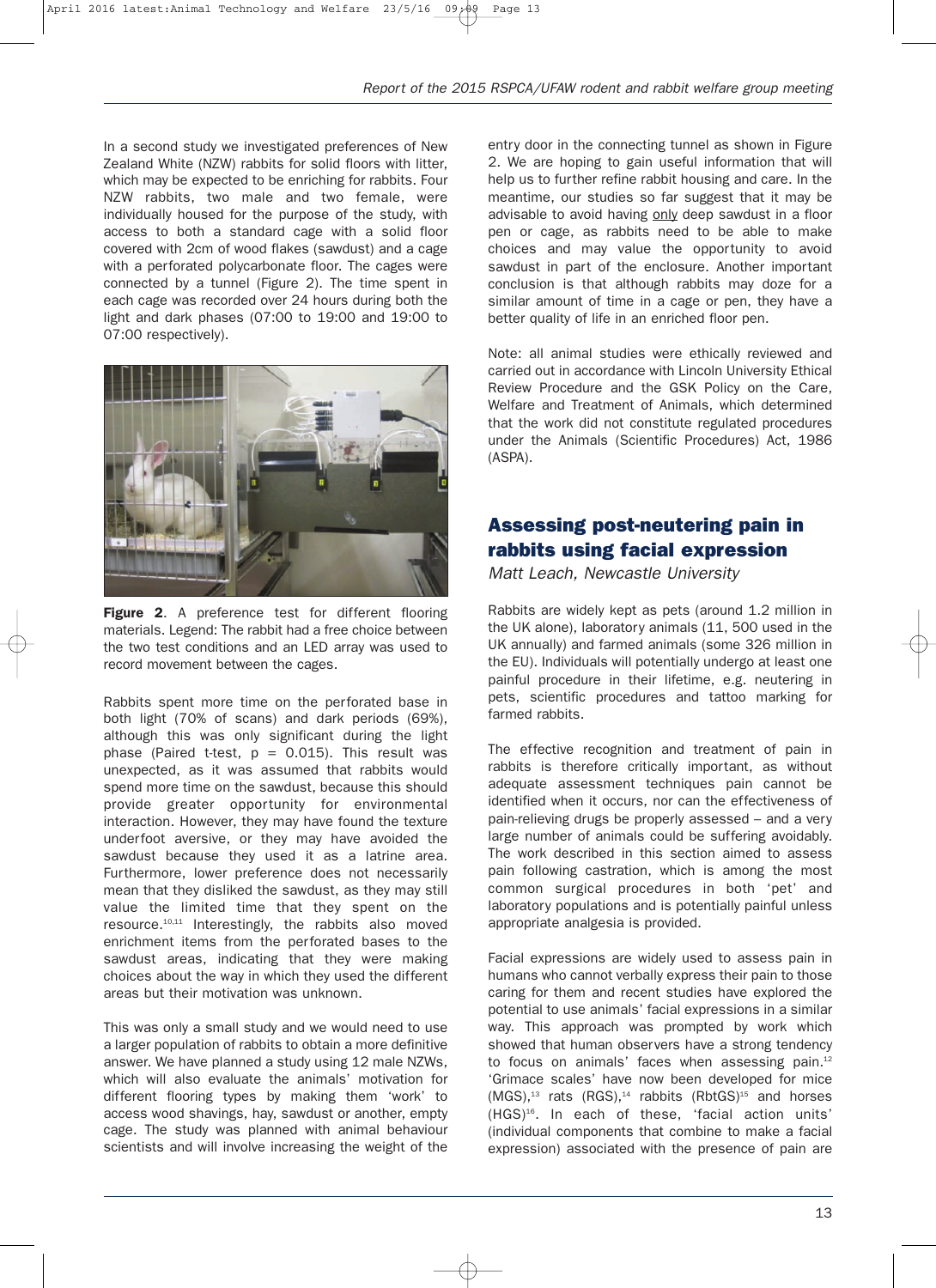compared and scored on a 3-point scale (Figure 3), then added together to give a total grimace sore.



**Figure 3.** A rabbit facial action unit: orbital tightening Credit: From the Rabbit Grimace Scale Manual by Dr M Leach, see www.nc3rs.org.uk/rabbit-grimace-scale. Orbital tightening is evidenced by a closing of the eyelid (narrowing of the orbital area) and a wrinkle may be visible around the eye.

Behavioural and facial expression-based indicators of pain in rabbits have been developed $15,17$  but these indices have only been tested and validated for the assessment of pain in response to a limited number of potentially painful procedures (i.e. ovariohysterectomy and ear tattooing).

We aimed to determine (i) whether the existing behavioural and facial expression-based indices can be effectively used to assess pain following routine castration and (ii) the effectiveness of a Non-Steroidal Anti-Inflammatory Drug (NSAID) Meloxicam (0.2mg/kg), which is commonly used in rabbits, and of a more novel approach using a multi-modal regimen (0.6mg/kg Meloxicam with 0.5% Ligonocaine/ Bupivocaine local block) for pain prevention. These results have been submitted for publication in *PLoS ONE*, so a brief summary will be set out in this report.

Video sequences were analysed from 16 Dutch belted rabbits before and at a range of time points postcastration surgery. The footage was scored using the RbtGS and other validated pain behaviours including twitching, shuffling and wincing. Scorers were 'blinded' regarding the treatment each rabbit had received and the time point at which the animal was filmed.

The results showed that the behavioural and facial expression indices of pain significantly increased from pre-surgery to 1h and 5h post-surgery in both the NSAID and multimodal analgesia groups, before returning to baseline levels at 24 and 48 hours postsurgery. There was no difference in the behavioural or facial expression values between the two analgesic treatment groups at any of the time points tested.

These findings suggest that the existing behavioural and facial expression indices of pain in rabbits appear to generalise to the assessment of post-castration pain as well as ovariohysterectomy and ear tattooing. In addition, results indicated that the multimodal analgesia administered appeared to be no more effective at treating post-castration pain than the Meloxicam alone. Rabbits were displaying more behaviours and facial expressions associated with pain than would be desirable under both analgesic regimens, indicating that further studies are needed to develop more potent analgesic regimes for rabbits.

There were some limitations to the assessment methodologies, however. Behavioural assessments of pain can be time-consuming to develop and implement and are likely to differ between procedures. The RbtGS can lead to false positives if animals are not fully awake, so sedation and anaesthesia can have confounding effects. Further research is needed to evaluate the RbtGS before it can be applied clinically, which means that it cannot be used in isolation although it can be used in an integrated assessment with other, validated indices.

## **Olfactory effects on mouse welfare**

*Noelia Lopez-Salesansky, Nur Hidayu Mazlan, Dominic Wells, Lucy Whitfield (Royal Veterinary College London); Cathy Fernandes (Institute of Psychiatry, Psychology & Neuroscience) and Charlotte Burn (Royal Veterinary College Hawkshead)*

Mice rely heavily on olfaction, their sense of smell, in contrast to humans in which vision is the dominant sense. Olfaction is used to communicate with other mice through pheromones, for example the Major Urinary Proteins which occur in secretions such as urine. These provide information about each individual including genetic relationships, reproductive status or in the case of alarm pheromones, whether there is a danger in the environment. Mice are also born with the ability to detect kairomones, which are smells that are produced by and specific to, predators.

Mouse physiology and behaviour is therefore strongly influenced by the scents of other animals (both conspecifics and other species) and by chemicals found in the environment.<sup>18-21</sup> We wanted to evaluate whether common chemicals that mice may encounter in a laboratory setting may affect their welfare. For example, toluene is a widely used solvent that produced 'fear-like' responses in mice.<sup>22</sup>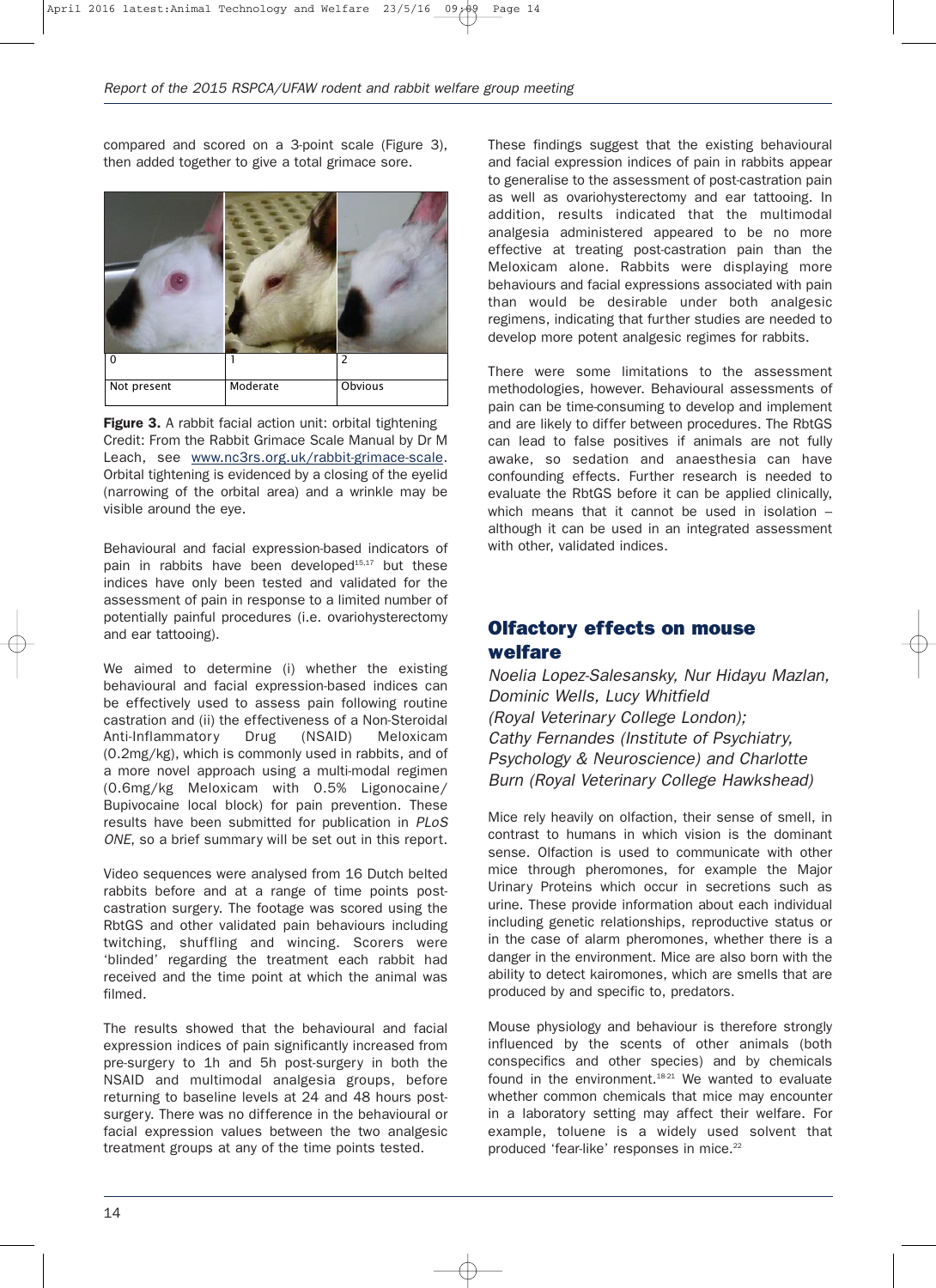A survey was sent to research institutions in the UK to enquire about husbandry practices that could have an impact on the olfactory environment of the mouse. $23$ There were 80 usable responses originating from 51 different institutions. Most (70%) respondents reported always wearing gloves for handling mice, with Nitrile being the most common glove material (94%), followed by Latex (23%) and Vinyl (14%). Six different products were listed for cleaning surfaces and floors, and for sanitising anaesthesia and euthanasia chambers and behavioural apparatus between each mouse and at the end of the day.

In all cases Trigene™ (now called Anistel™) was the most common cleaning product used. This is available in apple, lavender, eucalyptus and citrus scents, which may have an effect on animal behaviour and welfare – and data quality but this has not been evaluated. A further potential source of confounds was the practice among 21 % of respondents of wiping behavioural chambers with water only between animals, whereas 4% rarely washed behavioural equipment at all. Euthanasia chambers were wiped with water only by 30 % of respondents and rarely washed by 8%, which could be a welfare issue if animals are distressed by traces of pheromones associated with fear or anxiety.

However, there was quite a low level of awareness of the potential for olfactory effects on behaviour, welfare or the science. Depending on the attribute considered, between 4 and 14% of the respondents thought that cleaning products definitely or were likely to, have strong effects on standardisation, mouse health, physiology or behaviour.

Following up on the results of the survey, we designed various behavioural experiments to determine the extent to which husbandry practices affected mouse behaviour. These experiments included evaluating the effect of different types of gloves and the impact of sanitising gloves with alcohol before handling mice. We have used behavioural tests such as choice chambers, open field tests and radial mazes to evaluate how mice respond to cleaning products and glove types and we are currently analysing our data.

Our survey revealed that the olfactory environment of the laboratory mouse is highly variable between institutions. Understanding whether and how, these smells affect mouse welfare will help to refine mouse husbandry and experimental procedures, enabling us to make practical recommendations to improve both the quality of life of laboratory animals and the experimental data obtained.

# **A critical review of applied refinement methods in Germany**

*Kathrin Herrmann, Free University Berlin and Paul Flecknell, Newcastle University*

Mice and rats are frequently used in procedures involving recovery surgery, which can cause avoidable discomfort, pain and suffering if pain management protocols and humane endpoints are not appropriately refined. We carried out the first large-scale assessment of refinement within research applications involving recovery surgical procedures with rats and mice in Germany, to evaluate recent practices in anaesthesia, analgesia, post-operative monitoring, humane endpoints and killing methods. Over 500 applications were reviewed. The main results also have implications for research in the UK and can be used to inform best practice approaches more widely.

The most common surgical procedures in German applications to conduct regulated procedures on rats and mice are laparotomy and craniotomy (both species) and thoracotomy (mice). Injectable anaesthetics are most commonly proposed, as opposed to volatiles or a combination of the two. Our study suggested that perioperative analgesia could be improved for these surgeries. For example, intraoperative analgesics were not included for approximately 25% of mice and 28% of rats when isoflurane was used as an anaesthetic. In the cases where intraoperative analgesics were provided, the time of administration – an important welfare factor – varied greatly, with 13% of the mice and 18% of the rats only receiving pain relief at the end of surgery, which is too late. Timely pain relief is crucial in order to provide pre-emptive analgesia and to minimise side effects from avoidably high doses of anaesthetics.

Postoperative analgesic regimens were described for 67% of mice, compared with 71% of rats. In about 30% of cases, pain relief was stated as 'not given' and in 10%, pain relief was 'given at the discretion of the researcher'. It was especially concerning to see that 19% of animals undergoing severe procedures apparently would not receive postoperative analgesia. As postoperative pain is to be expected after all levels of surgical intervention, considerably more justification is required for not providing pain relief as the default.

Humane endpoints were not specified in 57% of the research applications. The frequency of monitoring the animals' wellbeing after surgery was indicated in only 33% of applications and in the majority of these cases the frequency was only once daily. When clinical score sheets were used (in only 13% of applications), only a small proportion (12%) included information about monitoring intervals. Critical times when extra monitoring and care should be given were rarely specified. The quality of the score sheets varied; for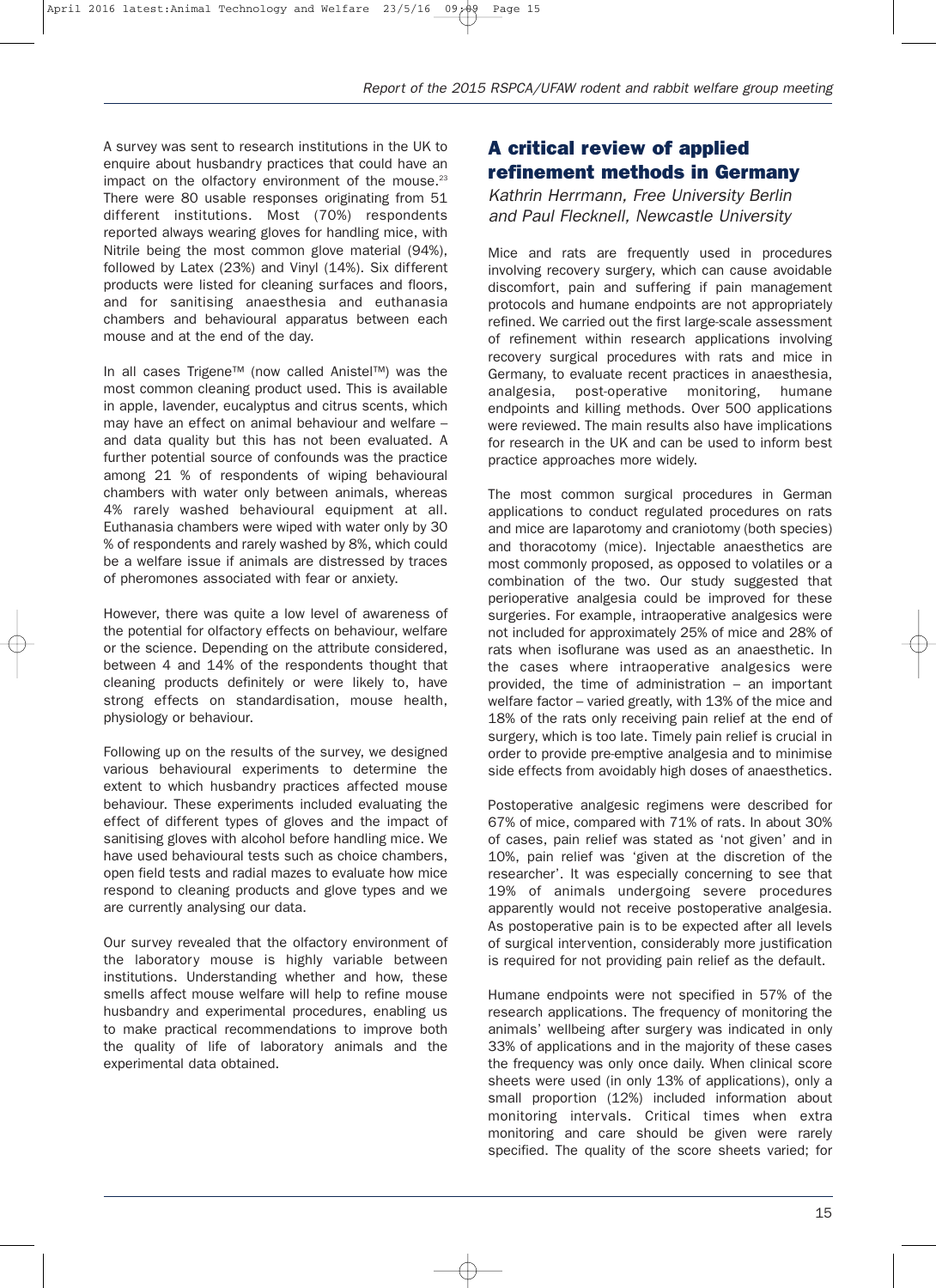example, important information concerning the animals, such as general potential negative effects of the procedure, were often not included and few gave clear instructions on how to intervene and treat and when to apply humane endpoints. There was no mention of recently developed and useful assessment methods such as nest-building, burrowing behaviour or grimace scales.

At the end of animals' lives, carbon dioxide is still widely used to kill rodents (about 28% of applications involving mice and about 40% for rats) although there is evidence for it causing distress, even when administered in a rising concentration. Ether, which is known to be inhumane, was proposed as a killing agent in 5% of applications.

In conclusion, the study showed a significant demand for greater awareness of the need for refinement in Germany with respect to all the techniques we assessed, especially regarding effective pain assessment methods. In fact, the majority of the proposals did not meet the legal requirements set out in Directive 2010/63/EU with respect to implementing the 3Rs. Although it is important to note that the proposals may not have included all the refinements that were actually implemented in practice, as set out they are the only materials available to use in the ethical review of the procedure and they may also be the only available material for animal technologists and the attending vet.

Much more information should be supplied on effective perioperative analgesia; comprehensive welfare assessment protocols and monitoring systems; and resources for adequate monitoring and care. This will also require more guidance and instructions with respect to essential information that should be provided in applications. There is also a need for better education about species-specific behaviour and refinement methods, to help applicants to better identify and describe potential refinements. Results of retrospective assessments, undertaken once projects have ended, should also be used to further refine procedures and reduce or avoid animal use, with replacement being the principal objective.

#### **Are sham operations necessary?**

*John Atkinson, UCB Celltech*

Chronic Kidney Disease (CKD) currently consumes around 5% of the NHS budget in the UK and is set to rise with increasing numbers of patients requiring renal replacement therapy. In addition to the financial burdens imposed, CKD can be severely debilitating, greatly reducing the quality of life for the affected patient. Most forms of CKD progress to End Stage

Kidney Failure (ESKF) through progressive fibrosis of the organ. This fibrosis is characterised by an expansion of both the glomerular and tubular basement membranes, leading to glomerulosclerosis and tubulointerstitial fibrosis respectively. There is also increasing clinical evidence to identify CKD as an independent risk factor for coronary heart disease and cardiovascular events.

The two most commonly used animal 'models' of renal fibrosis are the subtotal nephrectomy (SNx) model and the unilateral ureteral obstruction (UUO) model. Both of these are surgical models which involve manipulating the kidney or ureter, e.g. the left ureter is tied off in the UUO model. Sham operations are used for control purposes, to control for the effect of surgery in itself on the animal. In the sham surgery, the animal is anaesthetised with isoflurane and given Buprenorphine and Carprofen to provide perioperative analgesia. One kidney is removed and re-inserted and the wound is closed.

However, there is no logical reason to expect that the act of surgery would cause renal fibrosis, nor has this been reported in any publications that I have seen. Sham surgery causes pain and distress to the animals, even with adequate anaesthesia and pain management, so we questioned whether this was really necessary.

We did this by making functional and histological comparisons between sham animals and non-operated animals and comparisons between these and the unaffected right kidney in the UUO model. For the SNx model, we found no significant difference between sham-operated animals and non-operated animals in terms of important readouts of function (serum creatinine, creatinine clearance, albuminuria, blood pressure) or histology (Masson's Trichrome or Sirius Red staining). In the UUO model we also found no difference in histology between sham-operated animals and non-operated animals.

We feel, therefore, that in the interests of animal welfare and the 3Rs, exposing animals to the stress of sham surgery when using either the SNx or UUO model is unnecessary.

## **Inflammation imaging and analgesic dose rate refinement in mice**

*Johnny Roughan, Henri Bertrand and Hannah Isles, Newcastle University*

Recognising pain in mice presents some unique and difficult challenges. Although they are thought to be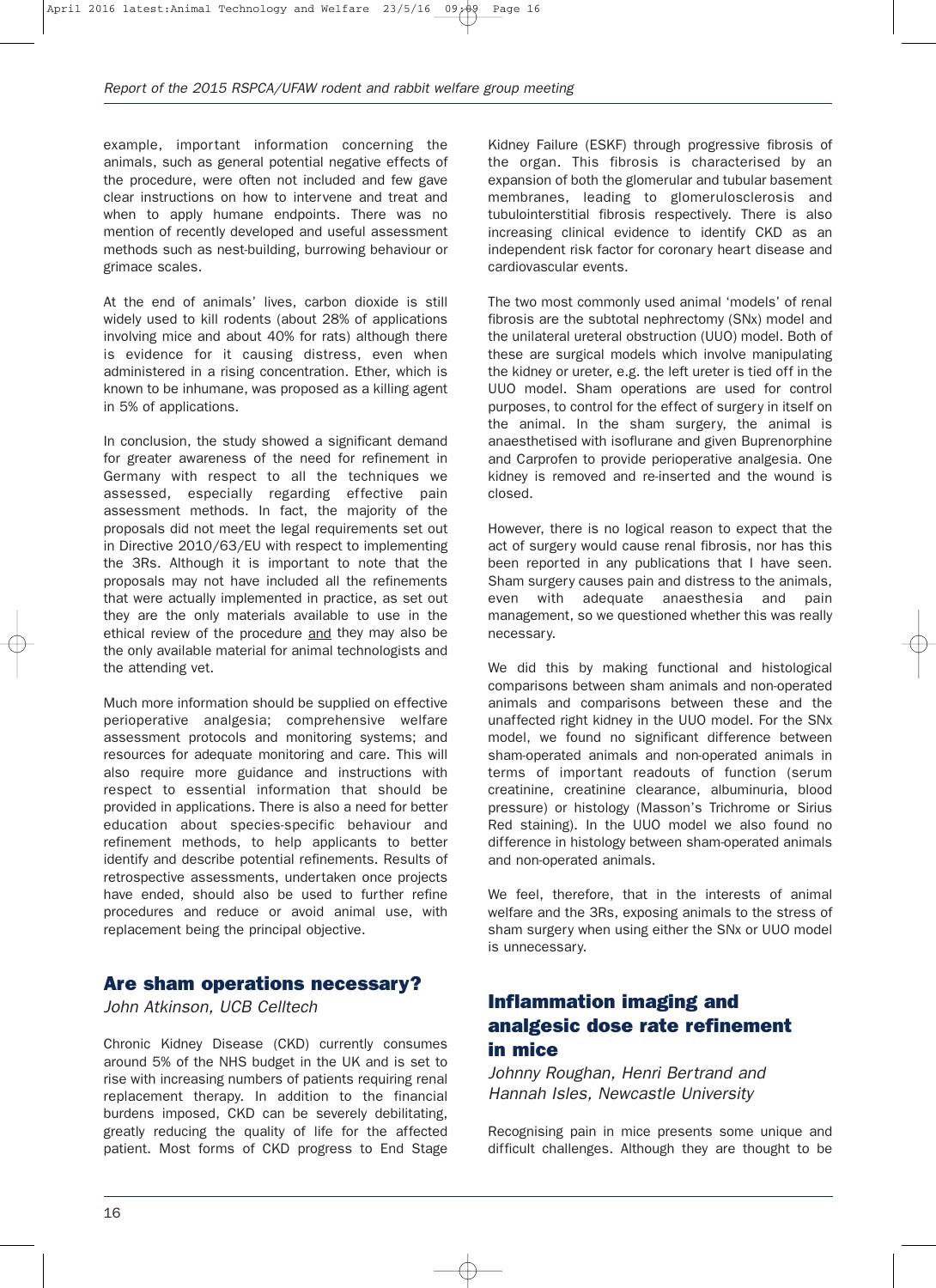able to 'hide' behavioural indicators of pain, whether they actually do this is unknown, and it could simply be the case that human observers are poor at recognising the relevant signs. In addition, the main causes of pain in mice are unclear, and they can respond very differently from other rodents to both painful stimuli and to analgesics. Nevertheless, given the very large number of mice undergoing potentially painful procedures as part of biomedical research applications, it is essential to try to increase our understanding of the mechanisms involved and how pain can be alleviated.

Inflammation is caused by increased production of COX-2\* and is considered to be a major contributor to post-surgical pain, so anti-inflammatory drugs (NSAID analgesics) are commonly used to try to prevent it. One such drug, meloxicam, is effective in rats but not in mice unless very large (potentially toxic) doses are given. Several methods were used to try to detect pain following laparotomy including monitoring body weights, automated behaviour analysis (HomeCageScan; HCS) and the Mouse Grimace Scale (MGS). We attempted to determine whether the anti-inflammatory (COX-2 inhibitory) drug meloxicam would prevent changes to these parameters, so providing evidence of how effectively it relieved pain. This was the first study to use a probe to tag a fluorophore to available COX-2, which allowed imaging of the extent of the inflammatory response to surgery and a comparison of the painpreventative versus anti-inflammatory effects of meloxicam.

Groups of 8 to 9 BALB/c mice were subcutaneously injected with saline (0.3ml) or meloxicam (at 1, 5 or 20mg/kg) 1 hour before undergoing a 1.5cm midline laparotomy under isoflurane anaesthesia. Either the COX-2 probe or a control dye (2mg/kg) was injected intravenously 3 hours following surgery and the mice were imaged 4 hours later. Behaviour data and MGS scores were respectively obtained from video recordings and photographs taken before and at 24 and 48 hours after surgery. The MGS scorers were completely naïve volunteers with no prior experience of laboratory animal pain assessment.

The intense inflammation seen in non-analgesic mice (Figure 4a) was almost completely prevented in those given meloxicam at 5 or 20mg/kg (Figure 4b). However, none of the meloxicam treatments appeared to prevent pain since all mice lost weight and became behaviourally less active and the mean MGS following surgery was increased in all groups for at least 24

––––––––––––––––––––––––––––––

hours. Post-surgical pain in mice may therefore have several causes; although inflammation is important, it is not the only consideration. Using multi-modal analgesia (perhaps combining an NSAID with an opioid) could be a more appropriate in preventing pain.



**Figure 4a-c**. Imaging of post-surgical COX-2 (inflammation) *in vivo* in mice. Credit: JV Roughan.<sup>24</sup> The results of COX-2 imaging in mice following laparotomy (Epi-fluorescent signals; photons/sec/cm<sup>2</sup>). Mice underwent surgery following treatment with saline (a) or the non-steroidal anti-inflammatory agent Meloxicam at 5 or 20mg/kg (b). Note the comparatively severe inflammation caused by laparotomy (a), which was significantly reduced by analgesic treatment (b), but was not accompanied by significant pain relief. Panel c is a whole body image illustrating inflammation caused by tail (i/v) injection of the COX-2 probe and also inflammation on the elbows, paws and some flank regions.

A further potentially important finding was that inflammation occurred at regions remote from the surgery site. Tail damage was obviously due to the i/v injections but inflammation was also detected on the limbs and flank (Figure  $4c$ ).<sup>24</sup> What caused this is uncertain but some refinements to avoid unnecessary inflammation could include preparing animals for surgery even more carefully (e.g. when handling and shaving) and padding isoflurane induction chambers. Also, tail handled mice lost more weight following surgery. Thus, as shown by Hurst and West,<sup>25</sup> lifting mice by the tail may be generally aversive and should be avoided, especially if animals have recently received an i/v tail injection.

The MGS (also known as 'Pain Face' scoring) was found to be useful and could be applied by inexperienced staff. However, the average post-surgery MGS increase was only 0.35 points out of a possible 10. Forty five mice were needed to detect significance and with such a fine error margin normal mice could be scored as painful or a worse outcome could be false negatives in which pain would be missed. When scored 'live' at the cage-side, the MGS is highly variable within groups and between sexes and strains,<sup>26</sup> and even anaesthetising mice can provide false positives (Miller, pers. comm.). In this study we used the more usual approach of asking volunteers to blindly score from photographs but randomly compiling these took at least as long as is usually required for manual behaviour analysis.

<sup>\*</sup>COX-2 is an enzyme which is produced in response to tissue injury and other diseases and infections. It converts arachidonic acid, which is released by damaged cells, to prostaglandins and thromboxane amongst other molecules that cause inflammation and give rise to pain.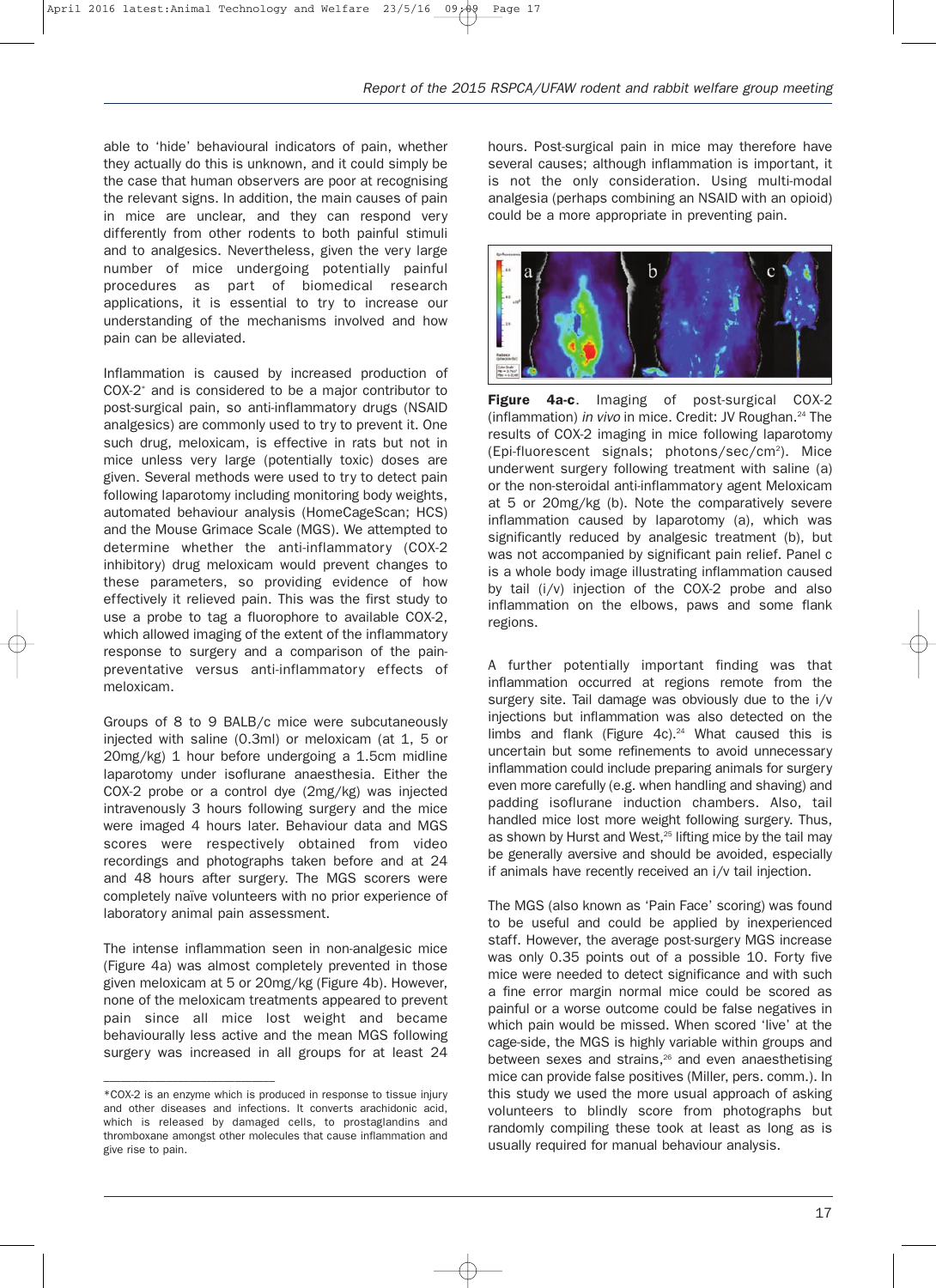Thus, contrary to the claim that the MGS is a rapid cage-side method surpassing other forms of manual behaviour analysis,<sup>13</sup> it is probably more appropriate for use within research projects aiming to evaluate responses to potentially painful procedures than for routine, cage-side pain assessment. If the MGS is used as part of routine assessment, outcomes in individual animals should be interpreted cautiously and regarded as only one component of a comprehensive welfare assessment protocol that includes other established indicators such as food/water consumption, body weight, activity, nest quality, coat condition, social interaction and demeanour when handled. If possible, manual scoring of pain-specific behaviours should be included, since these correlate with more sophisticated automated behaviour analyses.<sup>27</sup> Such a multi-faceted approach to welfare assessment is likely to be the only way to effectively detect poor welfare or pain so that appropriate action can be taken promptly.

# **ShARM – improving the welfare of and access to aged mouse models**

*Adele Duran, ShARM – Shared Ageing Research Models*

ShARM is a not for profit organisation, funded by the Wellcome Trust. It was created to facilitate the sharing of tissues and information from aged mice in order to reduce animal numbers, improve the welfare of aged animals and accelerate research into ageing without creating the need for additional mice.

ShARM was initiated because people are living longer and also unfortunately spending more years in ill health. Research is urgently needed to gain a better understanding of the biology of ageing and to identify new interventions to manage the increases in agerelated diseases. Mice are currently regarded as important 'models' of ageing, however, ageing animals need specialist care and the time and cost needed to rear ageing colonies can limit research outputs.

There are thus ethical, scientific and practical reasons to ensure that maximum research capacity is achieved from each aged mouse, without increasing the welfare impact on individual animals. To help achieve this, ShARM collects surplus tissues that are either flash frozen or formalin fixed and paraffin embedded. Tissues are stored in a biorepository, and information available online allows researchers to select appropriate samples to purchase (at cost) and use in their own studies. For bespoke collections, an online database provides details of living colonies which can be accessed by researchers upon request.

Since launching in July 2012 ShARM has attracted more than 200 members, collected over 20,000

tissues and has in excess of 1,000 mice registered in live ageing colonies. ShARM has supplied more than 500 tissues to investigators who have used data from these samples in publications such as *Aging Cell*<sup>28</sup> and to generate preliminary data for grant applications.

ShARM also provides MICEspace; an online, collaborative environment, for discussion and knowledge exchange on research subjects and animal welfare. Information on the 'top 10 welfare concerns' is available and forum topics currently include how to reduce fighting in males and excess scratching. MICEspace will facilitate the production of guidelines on good practice, aiming to ensuring high standards of welfare for aged animals.

By bringing together the collective resources, knowledge and experience of individuals, we can reduce the number of animals used in research as well as improving animal welfare. Please see **www.ShARMUK.org** for information about all of our services and to register your colony.

# **Update from the Animals in Science Regulation Unit**

*Giles Paiba, Home Office*

The use of animals for scientific purposes is regulated under the Animals (Scientific Procedures) Act 1986 (ASPA). The Animals in Science Regulation Unit (ASRU) is responsible for overseeing the rigorous and proper regulation of this work, which it achieves through the provision of impartial licensing procedures and evidence-based advice and by encouraging the development and use of the 3Rs.

ASPA was amended in 2012 when EU Directive 2010/63/EU was transposed into UK legislation. Since then, ASRU has produced both *Guidance on the Operation of the ASPA*<sup>29</sup> and an updated *Code of Practice for the Care and Accommodation of Animals.*<sup>30</sup> ASRU also reviews and publishes its policies and guidance on the use of animals and issues advice notes on particular topics to supplement the Guidance and Code of Practice. All of these are freely available for download at **www.gov.uk/guidance/research-andtesting-using-animals**

The new Code of Practice was launched in December 2014 and includes 3 sections, each of which is standalone and colour coded. These are (i) minimum standards applicable now, (ii) minimum standards applicable from 2017 (Table 1) and (iii) additional advice. The third section aims to encourage establishments to promulgate high quality animal welfare and high quality science, which may go beyond the minimum requirements.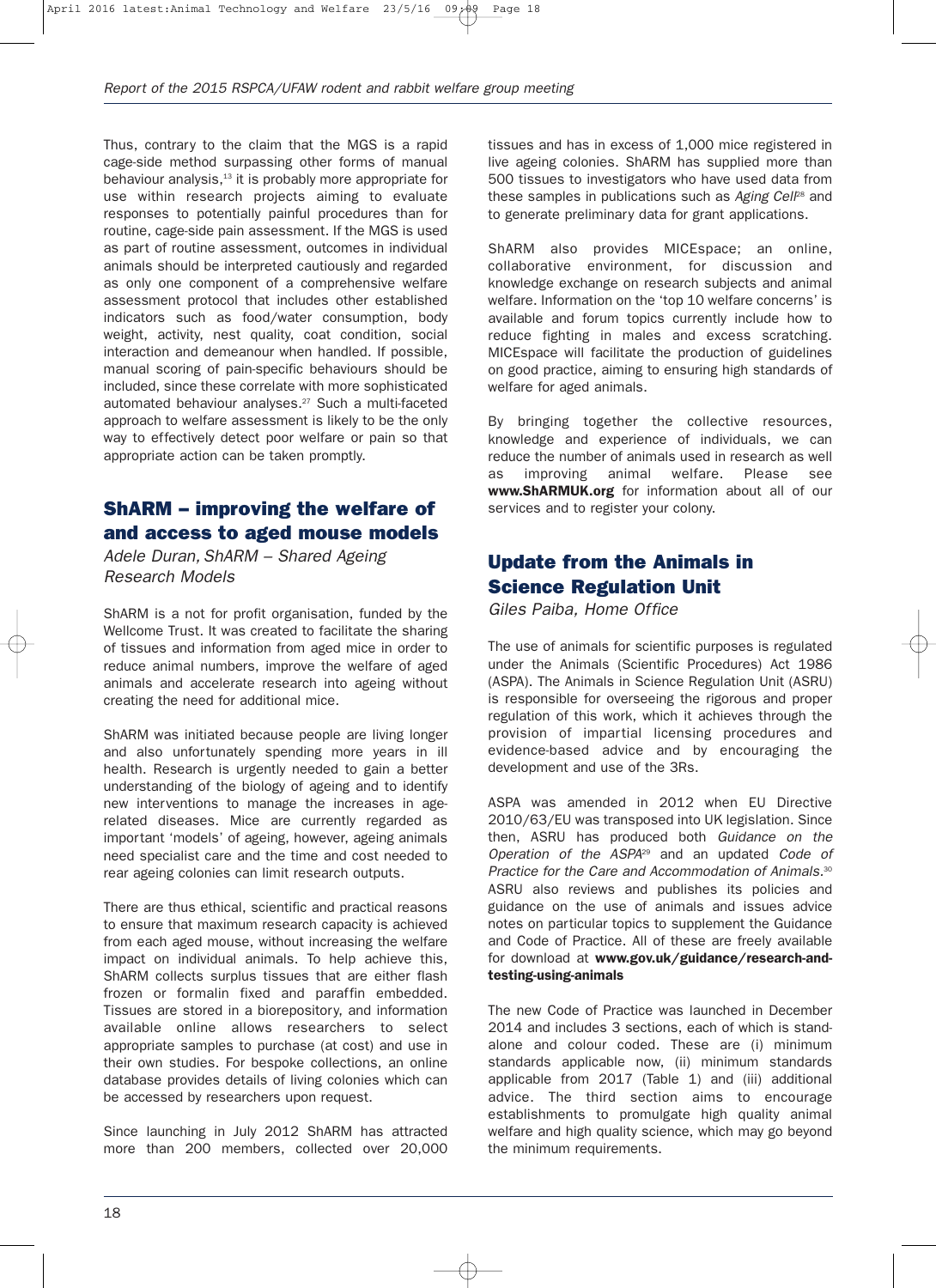| <b>Rodents</b>                 | Rabbits                        |
|--------------------------------|--------------------------------|
| Post-weaned mice and rats      | Raised area must be provided;  |
| may be kept at higher          | new standards for optimum      |
| densities for a short period,  | dimensions for raised areas    |
| with provisos including a      |                                |
| larger enclosure with          |                                |
| adequate enrichment, and       |                                |
| housing conditions that do     |                                |
| not cause any behavioural or   |                                |
| welfare deficits               |                                |
| Increased cage areas for mice, | Some increased enclosure       |
| rats, gerbils, hamsters and    | dimensions for larger animals  |
| guinea pigs                    |                                |
| Part of the shelf area for     | Simplification in minimum      |
| guinea pigs may be included    | cage sizes                     |
| in the floor area, where there |                                |
| is adequate height above and   |                                |
| below                          |                                |
|                                | Part of the raised area may be |
|                                | included in the floor area for |
|                                | use animals                    |

**Table 1.** Some examples of the changes within the Code of Practice (CoP) relating to rodents and rabbits which will come into force on 1st January 2017. This list is not exhaustive; it is important to carefully check the CoP.

The Code of Practice uses both 'engineering standards' (for parameters such as enclosure size, temperature range, photoperiod and perch length) and outcome-based 'performance standards' (e.g. '*noise levels, including ultrasound, shall not adversely affect animal welfare*'). The engineering standards are used because they set out clear expectations, providing a bottom line that can act as a 'welfare safety net' and compliance is easy to verify. However, performance standards are more appropriate for some parameters because every establishment (and experiment) is different and both science and our understanding of animal welfare needs are constantly advancing. For these reasons, it is not always possible to prescribe exactly how outcomes should be achieved.

Changes to the structure of the annual returns of procedures, including the recording of actual severity of procedures, have also come into force recently. The new annual statistics include downloadable data tables that can be used to explore procedures by species, purpose, genetic status and severity (see **www.gov.uk/government/statistics/statistics-ofscientific-procedures-on-living-animals-great-britain-2014**), with the intention of better informing stakeholders of the use of animals and guiding future policy. Table 2 lists a breakdown of the first actual severity data for rodents and rabbits and the online data tables also enable the severity data to be broken down into experimental procedures and the creation and breeding of genetically altered (GA) animals (Figure 5).

| Severity         | Mouse     |                 | Rat     |    | Guinea pig |          | Other<br>rodents |                          | <b>Rabbits</b> |          |
|------------------|-----------|-----------------|---------|----|------------|----------|------------------|--------------------------|----------------|----------|
|                  | Number    | %               | Number  | %  | Number     | %        | Number I         | %                        | Number         | %        |
| Sub<br>threshold | 99,891    | 9               | 21,754  | 9  | 68         | $\Omega$ | 90               | $\mathbf{1}$             | $\Omega$       | $\Omega$ |
| Non-<br>recovery | 81,903    | $\overline{7}$  | 27,111  | 12 | 17,678     | 65       | 115              | $\overline{\phantom{0}}$ | 2,375          | 17       |
| Mild             | 488,596   | 42              | 112,754 | 48 | 3,999      | 15       | 1,982            | 31                       | 9,598          | 69       |
| Moderate         | 368,631   | $\overline{32}$ | 66,035  | 28 | 2,538      | 9        | 3,726            | 59                       | 1,831          | 13       |
| Severe           | 119,834   | 10              | 5,892   | 3  | 2,744      | 10       | 388              | 6                        | 72             | 0.5      |
| <b>Total</b>     | 1,158,855 |                 | 233,546 |    | 27,027     |          | 6,301            |                          | 13,876         |          |

**Table 2.** Actual severity of procedures using rodents and rabbits in 2014. Legend: Source: Data tables in Home Office Annual Statistics of Scientific Procedures on Living Animals, Great Britain 2014. These are the data for experimental procedures only, excluding data for the creation and breeding of genetically altered animals.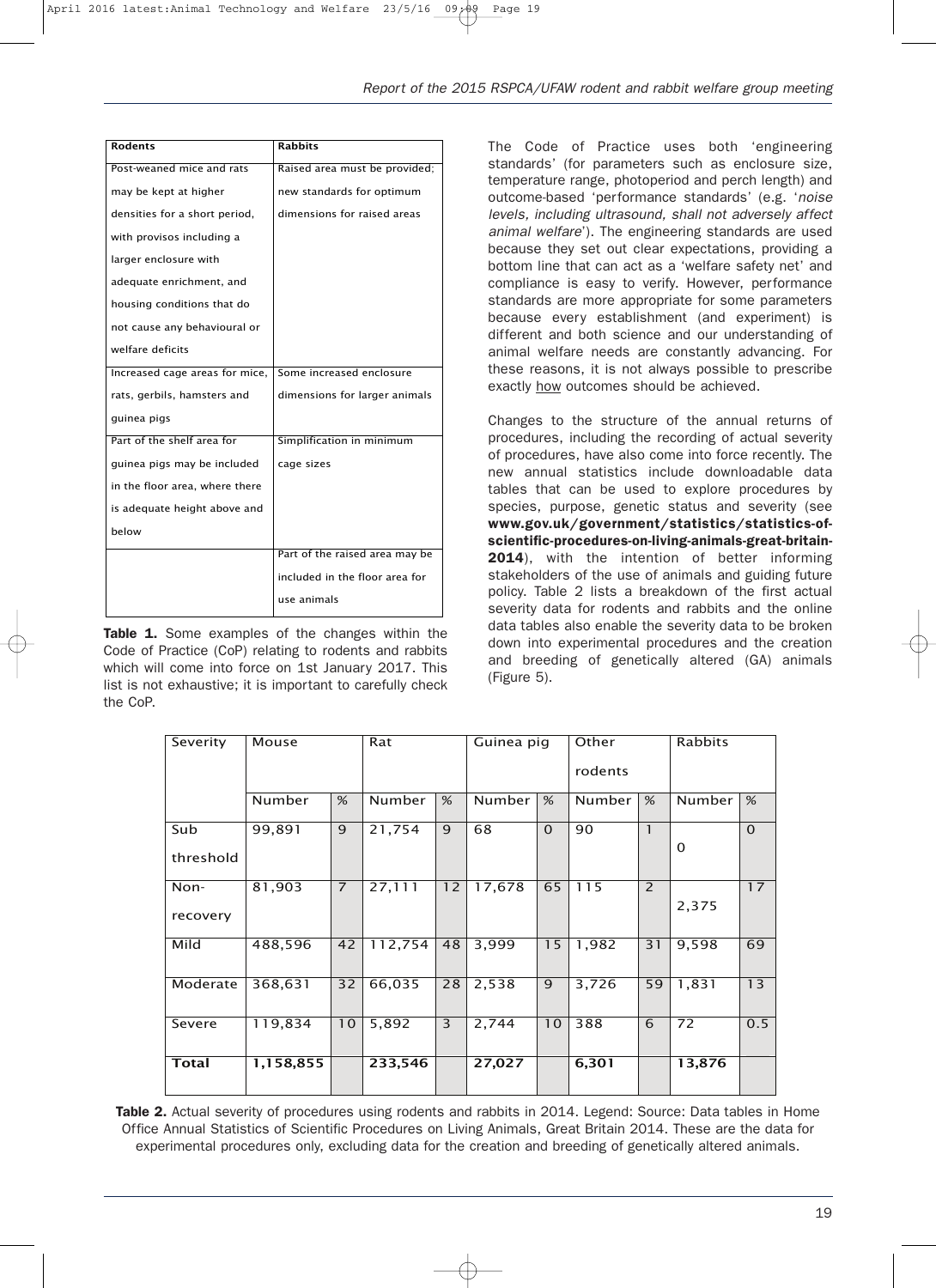

**Figure 5.** Severity of procedures by proportion (A) and numbers (B) of animals for rodents, broken down into (i) experimental procedures and (ii) the creation and breeding of genetically altered animals.

Other updates from ASRU related to some forthcoming Advice Notes on: Keeping Alive and Re-use; Re-homing and Setting Free; and Work with Wild Animals, all of which were expected to be published before the end of 2015. These will all be available at **www.gov.uk/ guidance/research-and-testing-using-animals**

Finally, the Home Office is producing an outcomefocussed assessment tool on the Efficient Breeding of Genetically Altered Animals. This aims to help ASRU Inspectors to assess whether establishments are optimising their creation and maintenance of GA animals, minimising wastage and sharing and archiving lines. It is also intended to help establishments to selfassess their practice and stakeholders have been consulted during the development of the tool to help ensure that it is meaningful and user-friendly. The tool should be piloted early in 2016.

#### **List of action points based on all of the presentations and discussions**

- Think about how well you know the natural habitat, behaviour, biology and sensory and cognitive capabilities of the species you work with or care for. Would you like to learn more and what opportunities would you have to do so\* ?
- If there are gaps in the training on the above topics at your establishment, raise this with the AWERB or a Named Person such as the Named Training and Competency Officer.
- Consider whether you could suggest any refinements to housing, husbandry and care on the basis of the animals' natural environment, behaviour, senses or cognition, e.g. tapping the cage before removing it from the rack.
- If you work behind an SPF barrier, review the level and nature of enrichment provided for the animals. Could husbandry be further refined by thinking creatively and sharing experiences with other barrier units?
- If you work with rabbits housed in cages, explore whether your establishment could move to floor pens.
- Ensure that rabbits and rodents are able to exercise a degree of choice for different areas and surfaces, whether they are housed in cages or pens.
- Seek advice from animal behaviour scientists when devising and interpreting enrichment evaluation studies.
- Review pain assessment and management for rabbits and rodents post-surgery, to ensure that current knowledge and good practice are implemented.
- Use Grimace Scales for all species with caution; they can be potentially useful additions to a comprehensive welfare assessment protocol that uses several indicators but should not be used in isolation and may not be appropriate for all situations.
- Be aware of the potential for the scents of gloves and cleaning products to have an impact on laboratory mouse (and maybe other rodent and rabbit) behaviour and welfare and on the science.
- Check and review protocols for cleaning euthanasia chambers and behavioural testing apparatus between animals; the risk of animals smelling previous occupants should be minimised.
- Ensure that there is adequate discussion of pain management at the project planning stage within your establishment, e.g. via the AWERB or between the research team and Named Persons.
- If you currently conduct or are involved with, a project that uses sham operated animals, consider whether they add value to the experiment over non-

––––––––––––––––––––––––––––––

<sup>\*</sup>*A Guide to the Behavior & Enrichment of Laboratory Rodents* is a useful, free resource; **see http://www.criver.com/customerservice/resources/companion-guides#widgetTab2**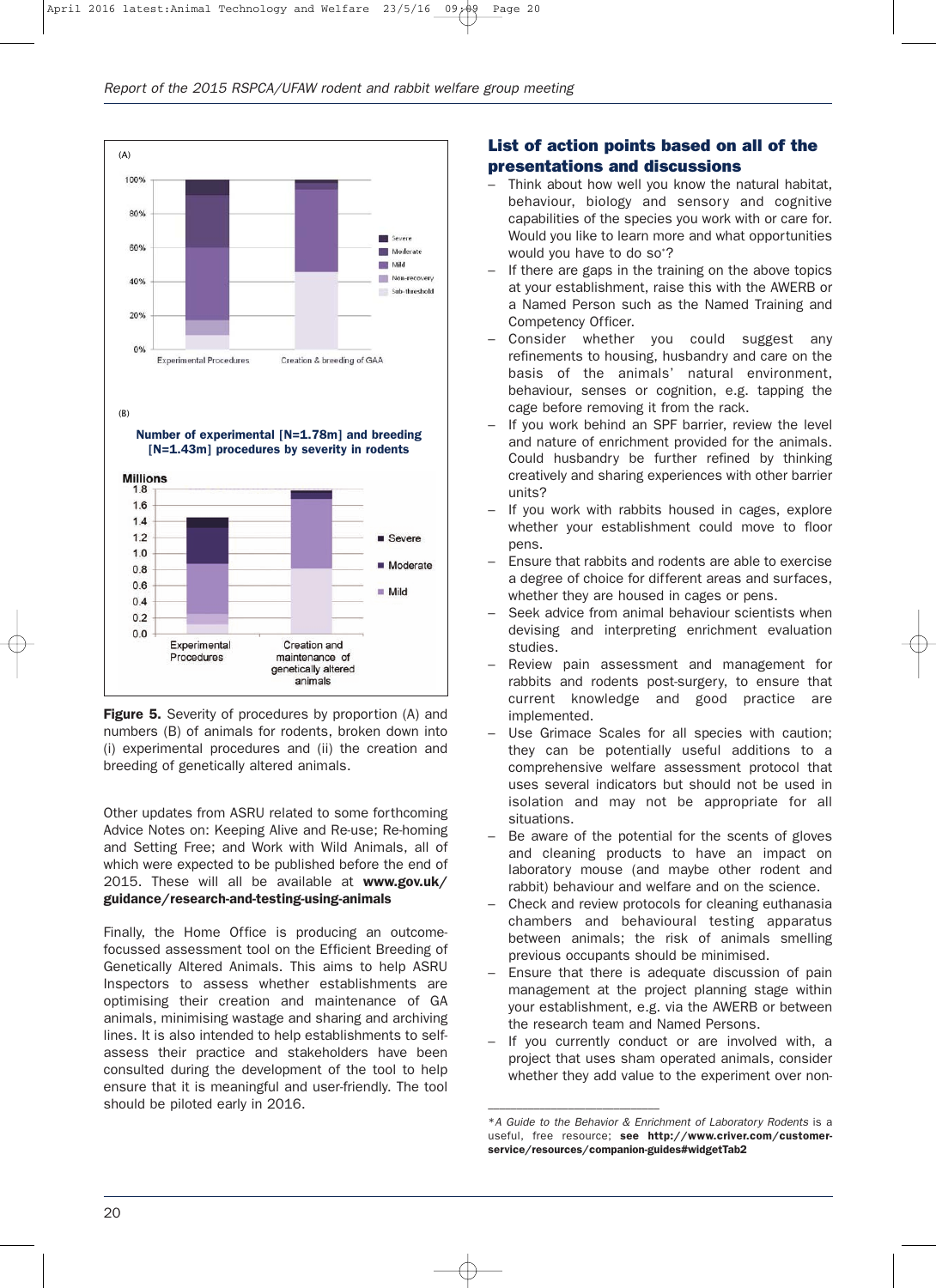operated controls. If necessary, conduct a study to evaluate this and act on the results.

- If there is scientific justification for using sham animals, research the potential to use 'historical controls' which may allow you to only use one or two sham animals per experiment if the expected results are generally the same.
- If you sit on an Animal Welfare and Ethical Review Body (AWERB), ask for any requests for sham animals to be discussed and insist that adequate justification be provided.
- If your facility captures mice by the tail, ask for this to be reviewed on the basis that it is not only aversive, but can also cause more pain if mice have undergone surgery, and may be especially painful in those having received intravenous injections or who are more prone to inflammation.
- If your establishment uses aged mice, or their tissues, sign up to ShARM – and encourage other facilities to do the same.
- Be aware of forthcoming changes to the Code of Practice for the Care and Accommodation of Animals, recognising that although some may be improvements on the current standards, they will still be the minimum required and should be improved upon.

Look out for new Home Office Advice Notes and guidance in the areas listed above and give the Home Office feedback on these.

#### **Acknowledgements**

Thank you to all the speakers and delegates for the talks and discussions. We are also grateful to members of staff at Newcastle University for giving up their time to take a group of delegates on a tour of their facility.

#### **References**

All the URLs below were last viewed on 18 December 2015.

- <sup>21</sup> **Hawkins, P., Hubrecht, R., Buckwell, A., Cubitt, S., Howard, B., Jackson, A.** and **Poirier, G.M**. (2008). *Refining rabbit care: a resource for those working with rabbits in research.* RSPCA, Horsham. Download at: science.rspca.org.uk/sciencegroup/researchanimals/im plementing3rs/refiningrabbitcare
- <sup>22</sup> **Stuart, S.** and **Robinson, E.S.J.** (2015). Reducing the stress of drug administration: implications for the 3Rs. *Sci. Rep.*, 5, 14288; doi: 10.1038/srep14288.
- <sup>23</sup> **Panksepp, J.** (1998). *Affective neuroscience: the foundations of human and animal emotions*. Oxford University Press, Oxford.
- Proctor, H.S., Carder, G. and Cornish, A.R. (2013). Searching for animal sentience: a systematic review of the scientific literature *Animals*, 3, 882-906.
- <sup>25</sup> **Ben-Ami Bartel, I., Rodgers, D.A., Sol Bernardez Sarria, M., Decaty, J.** and **Mason, P.** (2014). Pro-social behaviour in rats is modulated by social experience. *eLife*, 3, e01385; doi: 10.7554/eLife.01385.
- <sup>26</sup> **McBride, E.A.** and **Adams, J.C.** (in prep). Anthropomorphism and zoomorphism: Terms of endearment?
- <sup>27</sup> **Wilkins, A.M., McCrae, L.S.** and **McBride, E.A.** (2015). Factors affecting the human attribution of emotions toward animals. *Anthrozoos*, 28, 357-369. DOI:10.1080/08927936.2015.1052270.
- <sup>28</sup> **Cruden, J. Cooper, C.** and **Burman, O.** (2015). Enhanced housing for male laboratory rabbits; a pilot study investigating potential benefits of floor pens. *Animal Technology and Welfare,* 14(1), 7-17.
- Lidfors, L. and Edström, T. (2010). The laboratory rabbit. Ch. 28 in: *The UFAW handbook on the care and management of laboratory and other research animals, 8th edn* (R Hubrecht & J Kirkwood eds). Wiley Blackwell, Oxford. pp. 399-417.
- **Dawkins, M.** (1983). Battery hens named their price: Consumer demand theory and the measurement of ethological 'needs'. *Animal Behaviour*, 31, 1195-1205.
- Cooper, J.J. (2004). Consumer demand under commercial husbandry conditions: practical advice on measuring behavioural priorities in captive animals. *Animal Welfare,* 13, 47-56.
- Leach, M.C., Coulter, C.A., Richardson, C.A. and **Flecknell, P.A.** (2011). Are we looking in the wrong place? Implications for behavioural-based pain assessment in rabbits (*Oryctolagus cuniculi*) and beyond? *PLoS ONE*, 6, 1–9.
- Langford, D.J., Bailey, A.L., Chanda, M.L., Clarke, S.E., **Drummond, T.E.** et al. (2010). Coding of facial expressions of pain in the laboratory mouse. *Nature Methods*, 7, 447–449.
- <sup>14</sup> **Sotocinal, S.G., Sorge, R.E., Zaloum, A., Tuttle, A.H., Martin, L.J., Wieskopf, J.S., Mapplebeck, J.C.S., Wei, P., Zhan, S., Zhang, S., McDougall, J.J., King, O.D.** and **Mogil, J.S.** (2011). The Rat Grimace Scale: A partially automated method for quantifying pain in the laboratory rat via facial expressions. *Molecular Pain,* 2011, **7**:55, doi:10.1186/1744-8069-7-55.
- <sup>15</sup> **Keating, S.C.J., Thomas, A.A., Flecknell, P.A.** and Leach, M.C. (2012). Evaluation of EMLA cream for preventing pain during tattooing of rabbits: changes in physiological, behavioural and facial expression responses. *PLoS ONE*, 7, e44437.
- <sup>16</sup> **Dalla Costa, E., Minero, M., Lebelt, D., Stucke, D., Canali, E.** et al. (2014). Development of the Horse Grimace Scale (HGS) as a pain assessment tool in horses undergoing routine castration. *PLoS ONE*, 9, e92281. doi: 10.1371/journal.pone.0092281.
- Leach, M.C., Allweiler, S., Richardson, C.A. and **Flecknell, P.A.** (2009). Behavioural effects of ovariohysterectomy and oral administration of meloxican in laboratory housed rabbits. *Research in Veterinary Science*, 87, 336-347.
- <sup>18</sup> **Doty, R.L.** (1986). Odor-guided behavior in mammals. *Experientia*, 42, 257–271.
- <sup>19</sup> **Hurst, J.L., Payne, C.E., Nevison, C.M., Marie, A.D., Humphries, R.E., Robertson, D.H., Cavaggioni, A.** and Beynon, R.J. (2001). Individual recognition in mice mediated by major urinary proteins. *Nature*, 414, 631–634.
- <sup>20</sup> **Adamec, R.** (2006). Lasting anxiogenic effects of feline predator stress in mice: sex differences in vulnerability to